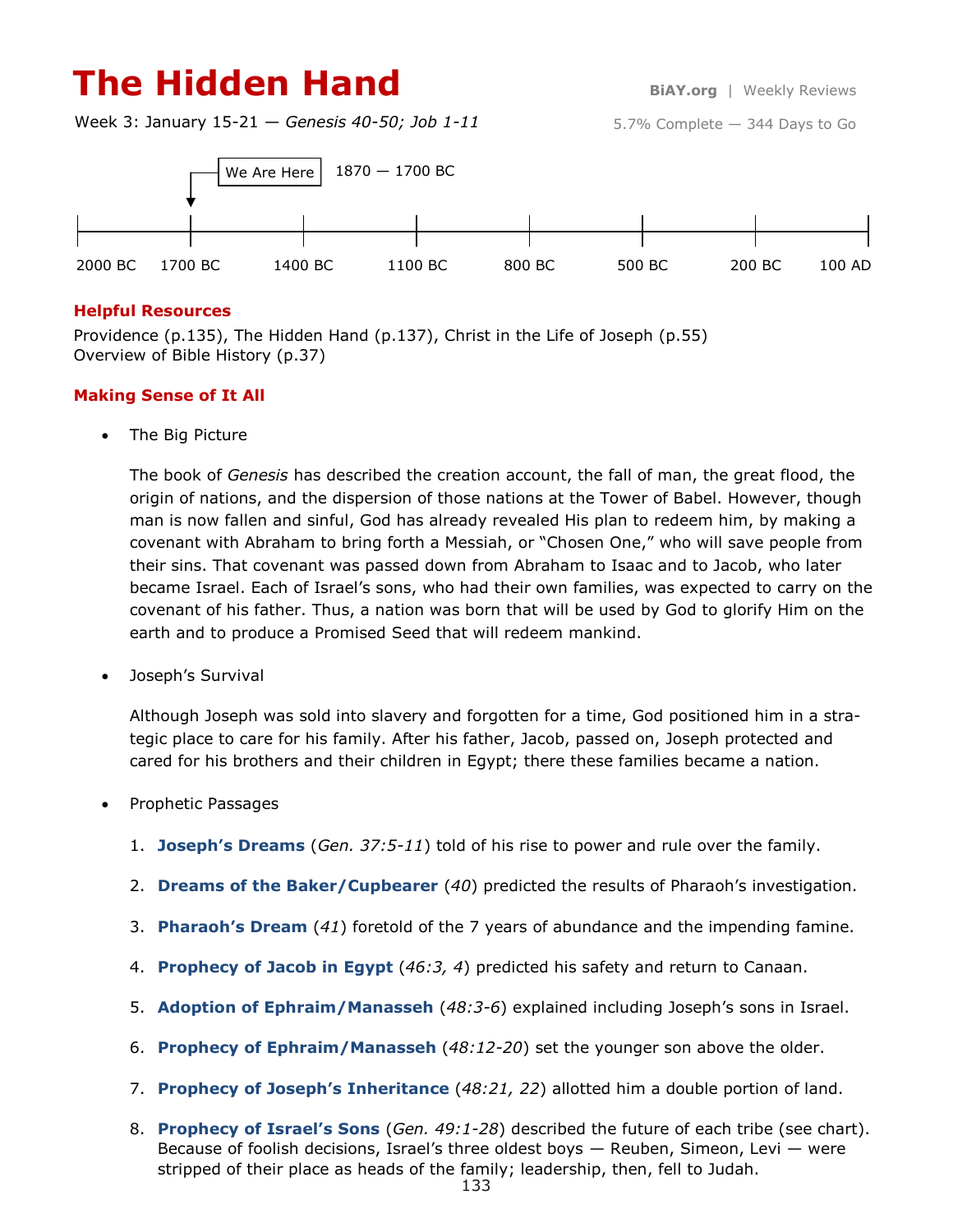- Pictures of Christ
	- 1. **Judah & Tamar** (*Gen. 38*): Wedged in the middle of the story of Joseph is this strange account. Moses does this intentionally so that the reader will not miss the seed line of the Messiah. It is Judah, not Joseph, who will be in the line of Christ (*Matt. 1:3*).
	- 2. **Judah** (*Gen. 43:1-9; 44:11-33*): Of all the sons of Jacob (Israel), Judah was the only one who was willing to put his life on the line for Benjamin's safety and return. In fact, when Joseph tested his brothers in Egypt (by arresting Benjamin), it was Judah who begged Joseph to take his life instead. Isn't it interesting that Jesus came from the tribe of Judah and laid down His life for others?
	- 3. **Joseph's Life** (*37-50*) is a foreshadowing of the ministry of Christ (see the chart).
- Personal Application
	- 1. **The Success of Man**: Though Joseph's name literally meant "prosperous" and he experienced success wherever he was, it is clear that his prosperity was a result of God's blessing (*Gen. 39:2-6, 19-23*). Likewise, we should always remember that it is God who has the power to make wealth (*Deut. 8:17, 18*). Favor and success do not come by the works of our hands alone, but by the gracious generosity of His.
	- 2. **The Suffering of Man**: It is clear from the stories of both Joseph and Job, that those who love God are not exempt from trouble. We too will experience hardship in our lifetime. Hardship may be caused by various reasons, such as the fallen world in which we live, consequences of our sinful deeds, testing by God to refine our faith, or, as in Job's case, flagrant attack from our spiritual enemy. Although we may not be able to understand the pain we experience, it can lead us to deeper faith in God.

Note: We will discuss the story of Job in detail in next week's review.

3. **The Sovereignty of God**: Though we may suffer at times, like Joseph and Job, we must trust in the truth that God is sovereign over all things, that He is in control, and that He has allowed and will use our suffering for His ultimate good and glory (*Gen. 45:4-8; 50:19-21; Romans 8:28, 29*). Therefore, no matter what happens, we can rest in knowing that our heavenly Father knows what He is doing and that it will all come together and make sense in His timing. Let us be found faithful along the way (*Job 1:20-22*). Take a minute to read the poem entitled, "The Hidden Hand" (next page).

### **The Bottom Line**

God *works* all things together for our *good* and His *glory*.

### **Questions to Consider**

- 1. What are some ways that you can demonstrate your acknowledgment of God's hand in the successes of your life? If you have children, how can you help them to see it?
- 2. Is it our responsibility to know why bad things happen to us? What is our responsibility?
- 3. What is the most difficult time of suffering in your life? How did God use it for good?
- 4. Most Christians know and believe that God is sovereign; so then, why is it so difficult to trust Him when the going gets tough or when we are in the midst of suffering?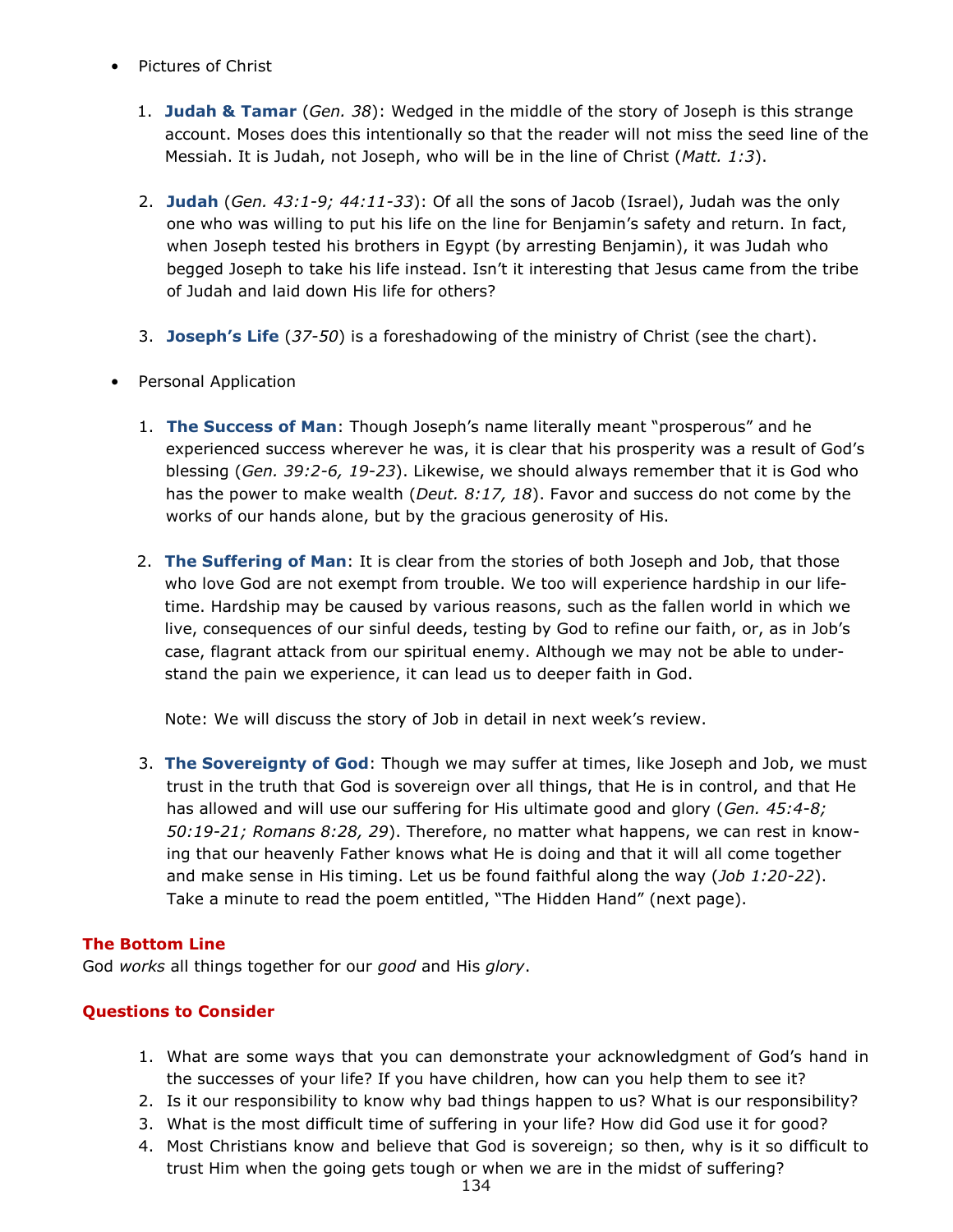# **The Hidden Hand BiAY.org** | Written by Arthur T. Pierson

Back of all that foes have plotted, Back of all that saints have planned, Back of schemes by men or demons Moves a higher, hidden Hand.

Warp and woof are heaven's making, All the pattern good and wise; Though on earth's side oft' perplexing, Clear and right to heavenly eyes.

All earth's agents act with freedom, Choosing whether love or hate, Faith in God or bold defiance; None are shackled slaves of fate.

Yet the Hand that guides is hidden, Moving secret and unseen, Firmly guiding life's great drama, Every act and shifting scene.

Even human wrath, unknowing, Serves that all-controlling will. Man proposes; God disposes. All things His design fulfill.

To that goal of all the ages All of history's windings tend; And, despite all foes or factions, God proves victor in the end.

Mysteries which hurt and baffle, Past our power to understand, In the end are turned to blessing By that sovereign Hidden Hand.

"We see men planning and working with only their own more immediate and material interests in view, yet a power behind them is noiselessly and effectually, though possibly for generations unobserved, overruling their actions to the furtherance of higher, more widely extended and more permanent purposes."

**Reverend S.W. Foljambe** 1876